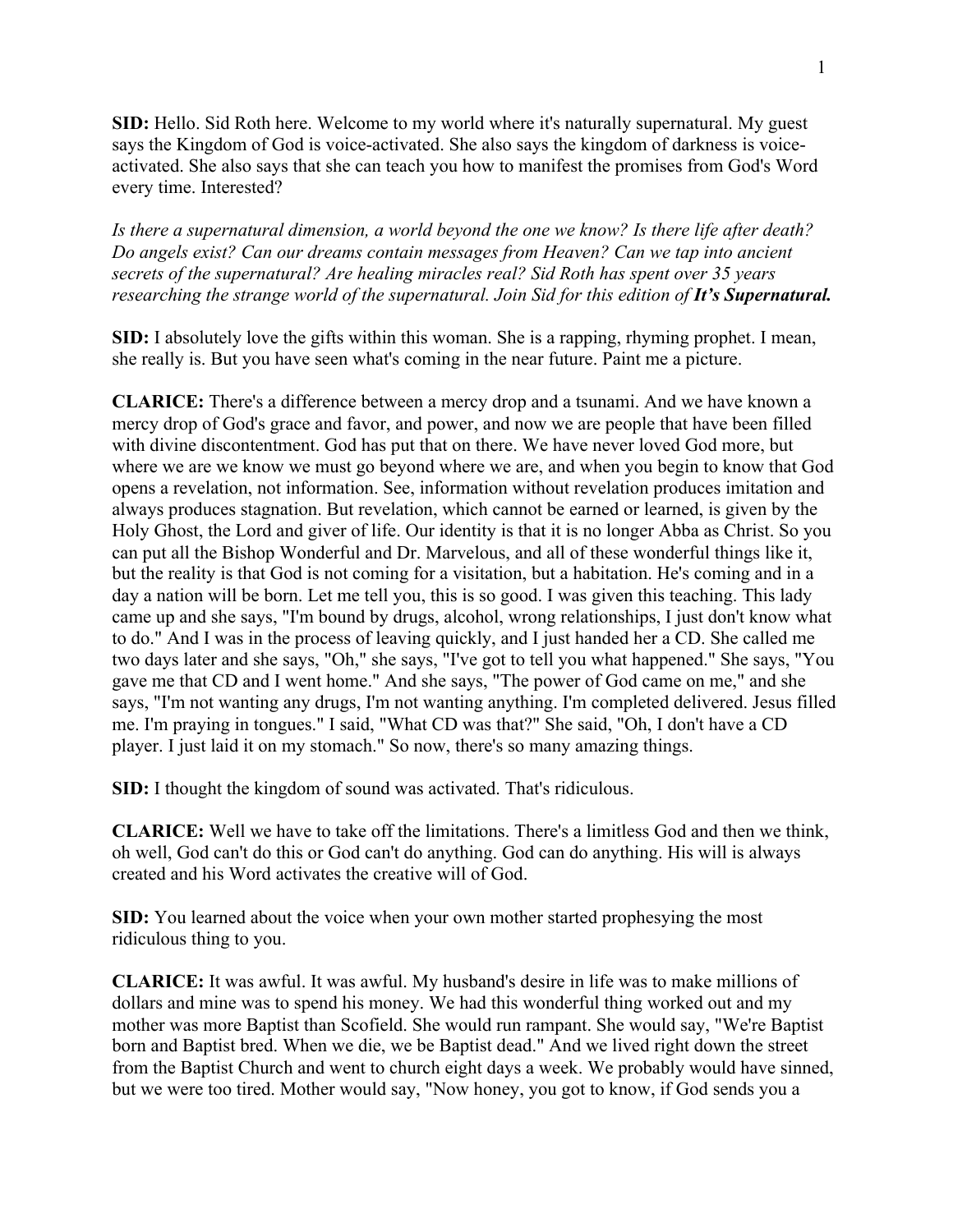preacher, women don't have a place in the church. They can cook, they can clean, they can be supportive. You can sing in the choir, so learn to sing and play the piano, and that's the way God will use you." Well that was Mother. She was so full of tradition. I mean, she was, she believed it. It escaped me. In the midst of this, I come by and she says, "Oh, I've had a vision from God." And I said, "You have?" And she said, "Yes. I see you preaching." I said, "You have been in the sun too long. I'm telling you, that ain't never gonna happen. I mean, you [unintelligible]." She says, "No, I see you and George talking to thousands of people and this, and this, and this." I said, "Mama, you don't even believe in women preachers. How could God give you a vision about that? You don't even believe that." So our traditions make the Word of God to no effect, but God will go over your traditions. There are things we're sincere about, we're just sincere and wrong. So when she kept confessing to me the Word over and over, she'd say to me, "There's mama's little preacher girl." And I said, "Mama, you got to quit that." Because what happened, she was activating the Word of God with her mouth. And of course, a few months later, I received the baptism of the Holy Spirit. And I am telling [you], I got so ignited, excited and delighted. I was activated, ratified and prophesied. I mean, it was—

**SID:** I told you she likes to rap with rhyme.

**CLARICE:** My mama would say, "Honey, I over-prayed."

**SID:** You know, I want you to give me the short version of how you saved your daughter's life by activating the Word of God. And the thing that struck me the most outstanding, astounding thing is the plan of the devil. All your daughter did, and she even confessed it to you as a young girl, is she smoked a joint of marijuana, and it was a doorway.

**CLARICE:** It opened a tragic door for her. It was 27 years. We had a home for my church of young women bound by drugs, alcohol and wrong relationships. And she went over there to see the girls, and one of the girls offered her a cigarette, a marijuana cigarette. She took it, she came home and she was crying. She said, "Mama, I did a terrible thing." We prayed and I had no thought or idea of discernment that that could, you know, marijuana, and I said, "Honey, don't ever do that again." And she says, "I won't." But there are some people, their body chemistry or whatever you want to call it, they are, they just cannot do the drinking and all of these things. It's evil and it can open the door, and it led her to 27 years, heroin addict. She was in prison. I could on. Her rap sheet was over 42 pages. And this is what God told me, he says, "All of your children are disciples to the Lord [unintelligible] their peace and undisturbed composure." And do not be moved by facts, but you move those facts with the Word of God. You agree with God. Whatsoever things you desire when you pray, if you believe it, not doubt, you can have what you say. So it's not what I pray, it's what I say. So when I would hear from here every now and then, and she would say, I'm here or I'm there, the story is incredible. It should be a movie. Her story is incredible. But after 27 years, she had an encounter where she took an overdose of heroin and she was legally dead. They had her on life support for 72 hours. They said her brain was completely wasted and that she would never do this, and never do that. She came out of that. She went to prison and while she was in prison she had a conversion, and she went through a rehab program, came out, and today she is the director of the largest facility in southern California for restoration of people bound by drugs. Yay!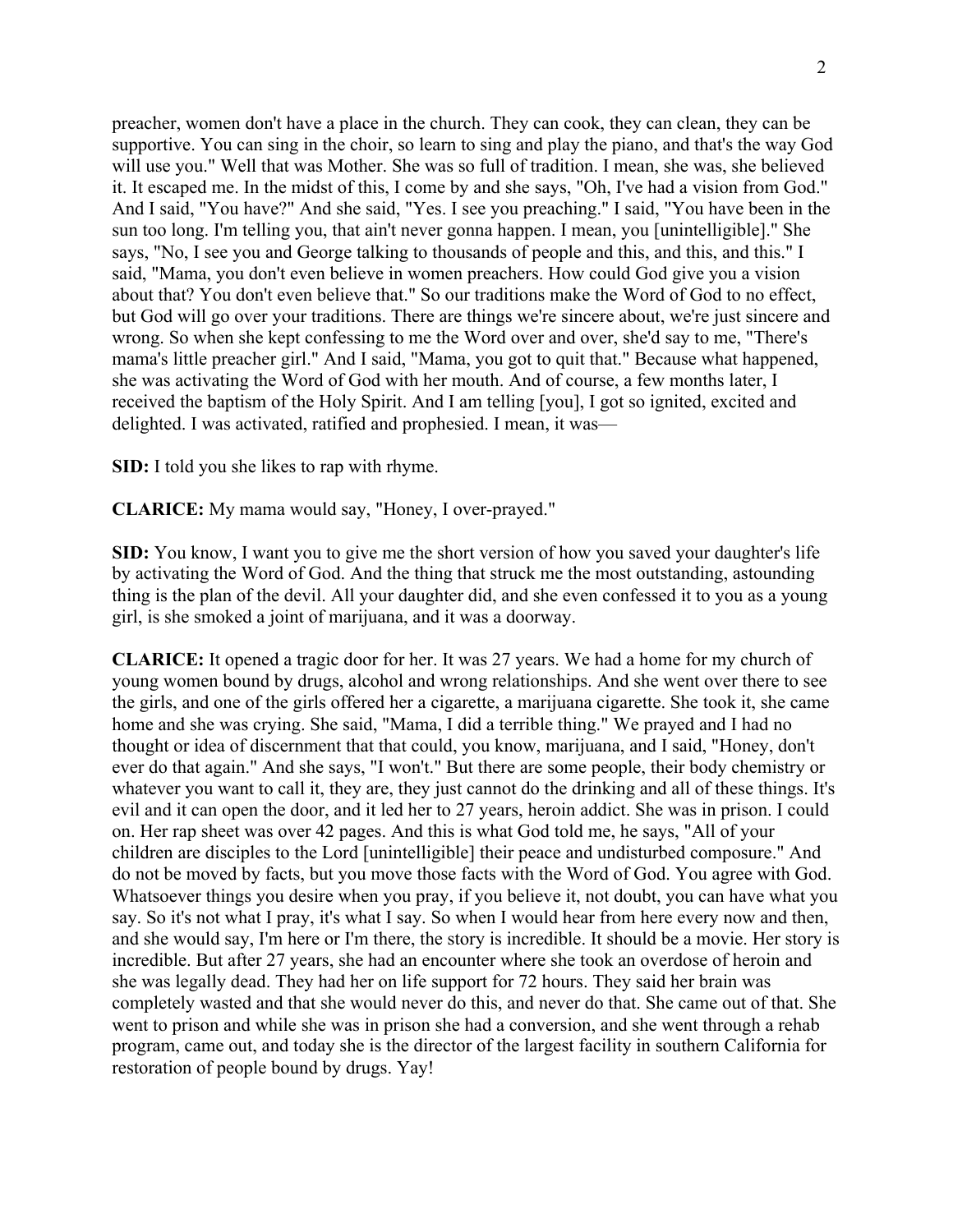**SID:** You know what, you have a gift to convince people to believe God.

**CLARICE:** Believe it. Believe it.

**SID:** You are sincere. We're going to be right back. There's many of you that have prayed and prayed, and now you've given up, and you literally have lost your hope. It's about to change. Be right back.

*We'll be right back to It's Supernatural. [music] [commercial] [music] We now return to It's Supernatural.*

**SID:** Clarice, what does it mean to see things from God's perspective?

**CLARICE:** Well that means you must ascend on wings of worship and praise, be seated in heavenly places and choosing to agree with God. You must know in the depths of your heart, in your [unintelligible] that you are born again, spirit-filled, tongue-talking, devil-chasing, anointed, appointed individual, standing in the stead of Christ to execute the judgments of God that have already been written.

**SID:** That's a mouthful. I don't even think you came up for air. But what can someone do that is stuck? Their prayers. They prayed for their family's salvation, nothing. They prayed for some health conditions, nothing. They know God's Word. How do we get unstuck?

**CLARICE:** Well first of all, we have to understand you have a great big God and a little bitty devil and the only thing that works on him is his lying mouth. So we have got to understand who we are that our life is hidden in Christ. So when these circumstances and situations that are not in agreement with the holy Word of God, then you recognize it for what it is, then you send an army of words. It's just an army of words that rise up, and you say, devil, you are old and ugly. You're defeated. You'll never know the love of God. You lost your glorified body, for every second you have oppressed me, I claim a soul for the Kingdom of God. Then you begin to say—

**SID:** You know what, the devil could not take that kind of heat.

**CLARICE:** Put him up. Don't let him leave. Say, I'm not through with you yet.

**SID:** Now I read somewhere, so and so said, aren't you afraid of saying that? He may come after you.

**CLARICE:** Well he can't find. See, I'm hidden in Christ. If he knew where I was, he can't get me.

**SID:** Now, you say everything in God's Kingdom is voice-activated and it has a lot to do with the frequency of our voice. Explain.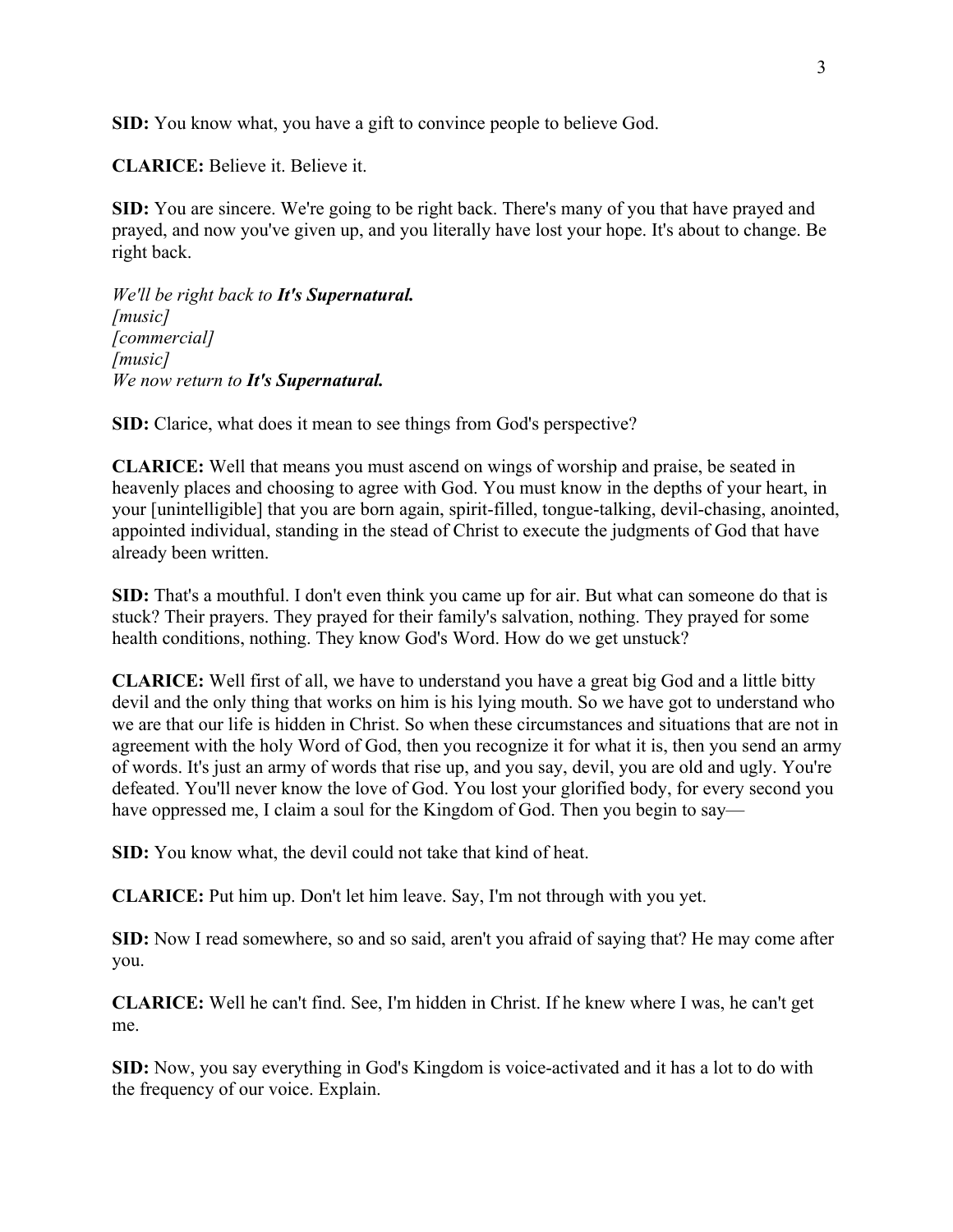**CLARICE:** All right. Well everything is moving. We look like we're stable, but everything has got a vibration. Everything has got a frequency. Every now and then you're going to meet someone and they're going to say something profound like, hi there, how are you, and you're going to feel something come, I like that person. There's something about their voice. There's something about their gestures. And then you begin to recognize your tribe. That's a frequency that begins to take place. The biggest problem from my perspective that people have and understand that we're trying to do something rather than be something. If I be the righteousness of Christ then I'm as righteous as God. If I know that, I operate from a revelation, not an information of a finished work. So I don't beg and plead, and call that interceding. I open my mouth and let the seed enter into the ever-present now and begin to understand that the prophetic voice of God can landscape the soul of the souls of people that have endured great praise.

**SID:** How do you handle it when you go to a doctor and a doctor says you got six months to live. What would you do?

**CLARICE:** Well it's just really interesting. We were in the airport just the other day and there was a man that was sitting with a dog. It was a big service dog and he didn't look too happy. And I just smiled over to him. So I said to him, "How are you today? Does your dog bite?" And he says, "He might."

**SID:** That's not what I would expect.

**CLARICE:** And I said, "What's his name?" He says, "Murphy." And I said, "Hi, Murphy." Frequency…Murphy knew I love dogs. I just love them. God did good when he made a dog. I've got two dogs. One's named Money and the other is named Debt-Free.

**SID:** She's not kidding. She's not kidding.

**CLARICE:** I'm not kidding. And he says, "Murphy is going to get a new home in two weeks." And I said, "Well you love him so much. Why are you going to give him away?" He says, "Because I'm going to die in two weeks." So I go over to where he's sitting and I sit down next to him, and I said, "Hey, show it to me." He said, "What?" And I said, "That expiration date. Where is it written on you?" He said, "Well the doctor said." And I said, "Dr. who?" I said, "That's Dr. Man. All he knows is what he sees. Thank God for him." But anyway, I said, "Here, I've got something for you." And I said, "What I'm going to do is I'm going to pray for you. I have an anointed cloth that I've held in my hands. I take it around with me." And I put it on him. And he says, "I have brain cancer." And I said, "And I have God." The big C is not cancer, it's Christ. Anyway, I had the opportunity to pray for him. He was born-again, spirit-filled man that had just made a decision to agree with a bad decision. And we are people making choices. God will not violate your free will. If you want to be over it, suppressed, repressed, depressed or possessed, you certainly can.

**SID:** You know, you really, not only do you rhyme, what you say is so profound.

**CLARICE:** I say it so fast.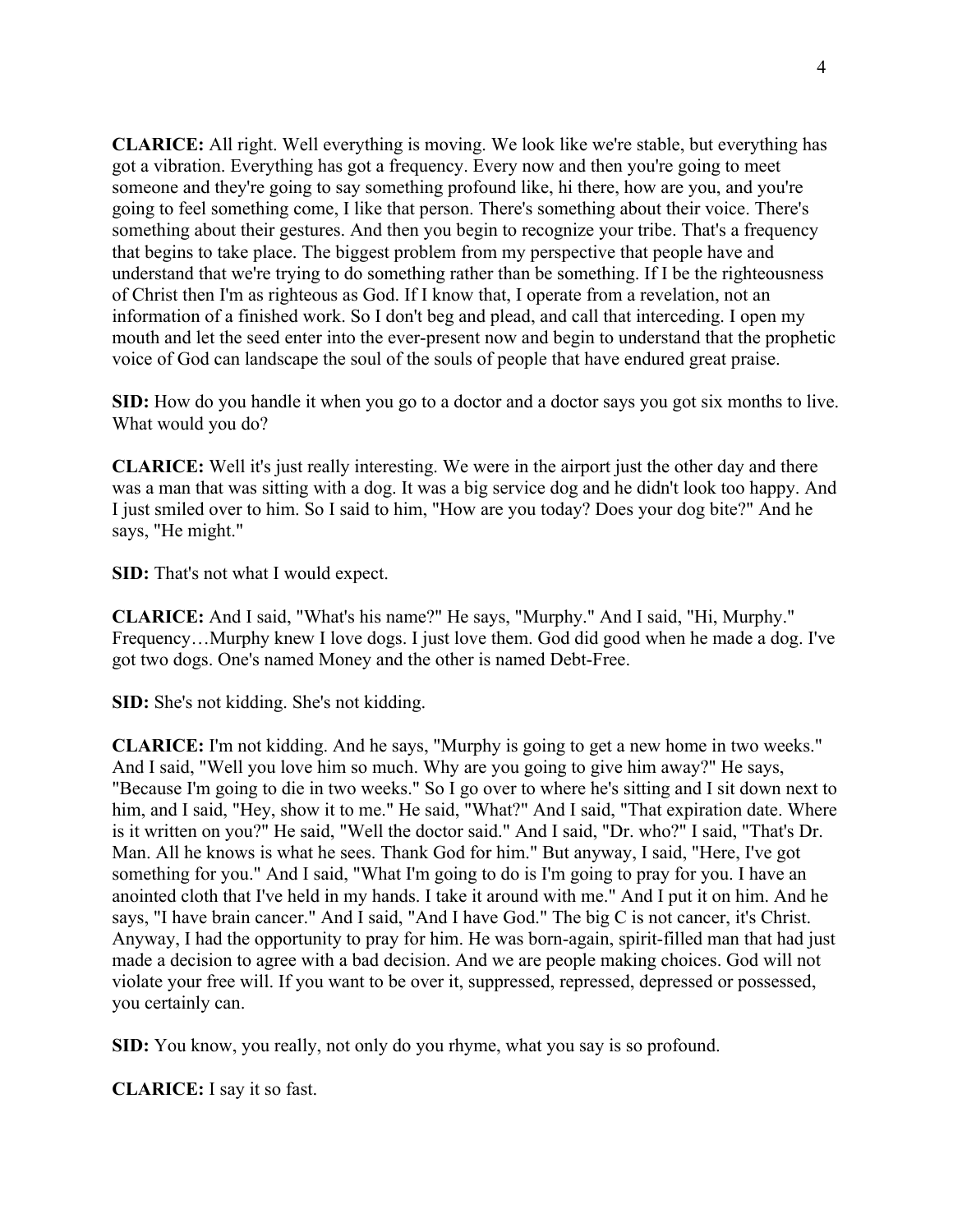**SID:** For instance, listen to this, I have to write it down. God is not asking you to be some, to become something you're not. He's asking you to become who you already are.

**CLARICE:** Already are.

**SID:** When we come back, I want you to answer that.

**CLARICE:** Great.

*We'll be right back to It's Supernatural. [music] [commercial] [music] We now return to It's Supernatural.*

**SID:** I really like some of your writing here. I mean, your life was over before it began. God's not asking you to become something you're not. He's asking you to become who you already are. Now unpack that.

**CLARICE:** Now, if I'm going to unpack in four or five minutes, you have to understand from God's perspective.

**SID:** Yes, but there's no time in eternity. You just told me.

**CLARICE:** [speaking in tongues] God is a God of now. Everything is now, present tense. So say, out of every river has a mouth. Out of my belly flows rivers, rivers of love, life, joy, peace, healing, deliverance, rivers, rivers, rivers, and every drop, every word that I'm speaking is saying I must become a part of something greater than me. I must become, that which I already am. Because from God's perspective it was over before it began. He always starts at the end. So if anybody asks you what comes first, the chicken or the egg, if you're talking about God, it's always the chicken because he always starts with things finished. And when you understand that, you begin to think with that. Then past and present have collided into the ever-present now, so you do not think about someday God is going to this and yesterday God did that, so I'm not left with anything here. I'm just muddling around. No, now is the time. Never has there ever been a day like this. This is the day the Lord has made and we will begin to decree, proclaim, establish and begin to speak. And right now, I want to tell you, there is someone that is listening here and you have an abscessed ear. And in the authority of the name of Jesus, [speaking in tongues], I open your ears with the infallible, inherent and awesome Word of God. Those that have cancer nodules on your throat, I bind that in Jesus's name. A collapsed vocal cord, in the name of Jesus, I command you, wake up, wake up and proclaim the Glory of God. I speak to those that are bound by drugs and alcohol, and wrong relationships, be delivered in the authority of the name of Jesus. May the angels of the Lord pursue you, devil, on a dark and slippery path. A hole you've dug for them, I put you into it. Father, in Jesus's name, thank you for power.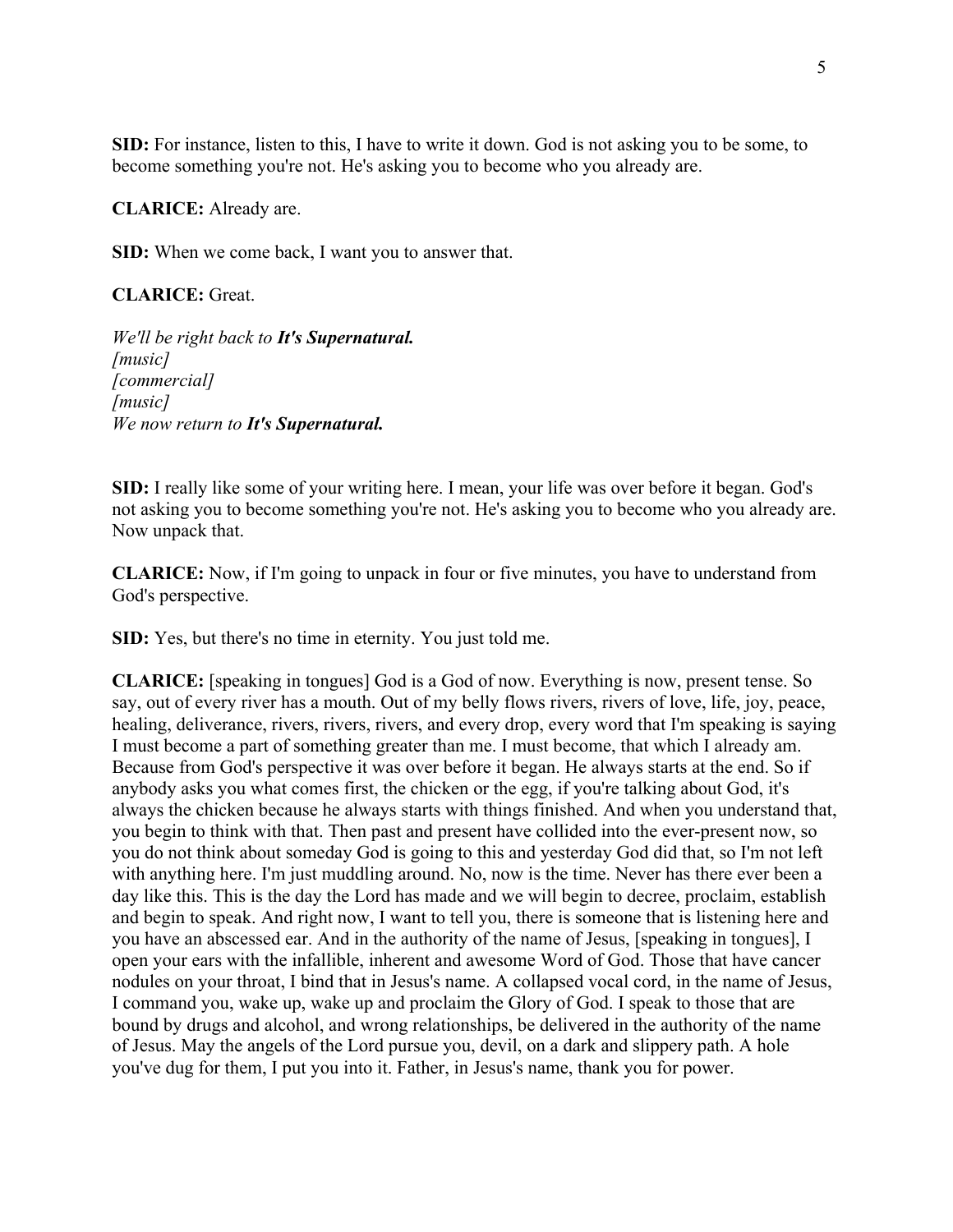**SID:** Now, there are people that are watching right now and you feel hopeless. Everything is closing in on you. If that were you, what would you do right this minute, if you were that person?

**CLARICE:** If I was that person I would make a decision to agree with God. As quickly as you can, you can say, you can look at the symptoms, you can look at the circumstances, they are facts. Facts and truth are not the same thing. And as soon as we realize it is Satan that is the accuser of the brethren, but he can only have the power that you give him. All power in Heaven and Earth, [speaking in tongues], has been passed. It's given, all there is. I asked the Lord, I need more power in my life. And he said, "Well I don't have anymore." One of the greatest things that keeps us from being healed is condemnation, self-hate, low self-esteem, unworthiness, agreeing with the reports of the Adamic nature instead of the new nature. So as we choose to agree with God, Jesus in you is the hope of glory. Christ as you is a manifestation of glory.

**SID:** What I want you to do is speak the Word over that person that's hopeless right now.

**CLARICE:** Father, in the authority of the name of Jesus, we just thank you that you are a God of the impossible. Hope and despair, frustration, hearts that have been made heavy, awful things that have happened, Lord God, we thank you right now that you are the God of the hopeless, hurting people. And with mercy and compassion, we release into the atmosphere the antidote to the Antichrist, which is name of Jesus, the blood of Jesus, the Word of God. We thank you, Lord God, that the great angels of God, ministering spirits sent forth from God to aid us with the heirs of salvation, take these words and let them be implanted into the heart of the hopeless. Hope deferred that has made your heart sick, I bind and break it in Jesus's name. It's time for you to decide. Ha, ha, ha, he, he, he, the joy of the Lord really lives in me. Strengthen yourself with the joy of the Lord.

**SID:** As believers, we need to become who you already are.

**CLARICE:** That's right.

**SID:** Explain that.

**CLARICE:** Well from God's perspective, you know, I was praising God. I said, O Lord, I just love you, and I do crazy praise. You know, I battle with the rattle of a tambourine. I jump around. I love God. I just love him. I'm addicted to him. So when I said to the Lord, he said, "Be transformed through the renewing of your mind, pulling down strongholds and pain imagination." I said, "What's a pain imagination?" He says, "Anything apart from my Word. It's a luxury you can no longer have." And so I thought, oh, will be transformed by renewing your mind. Where was my mind new? Will you tell me about that? Put R-E in front of it. And he said, "Well because you came from the heart of God." He said, "Your DNA is a divine nature attitude and the whole heart of God was imparted to you and it's coded into your being, and the more you fellowship the Holy Ghost you begin to realize you are already who you already are." It's already, we are sons of God. And sometimes we think of like I'm a verb, I'm a noun, I'm an adjective, I'm an adverb, and God says, "You are epistles being written by the hand of God." So if I'm a noun in the body of Christ and all I do is hang around with nouns, I'll never have a sentence. I'll never be able to express the fullness, so I've got to have diversity. If I'm a noun, I